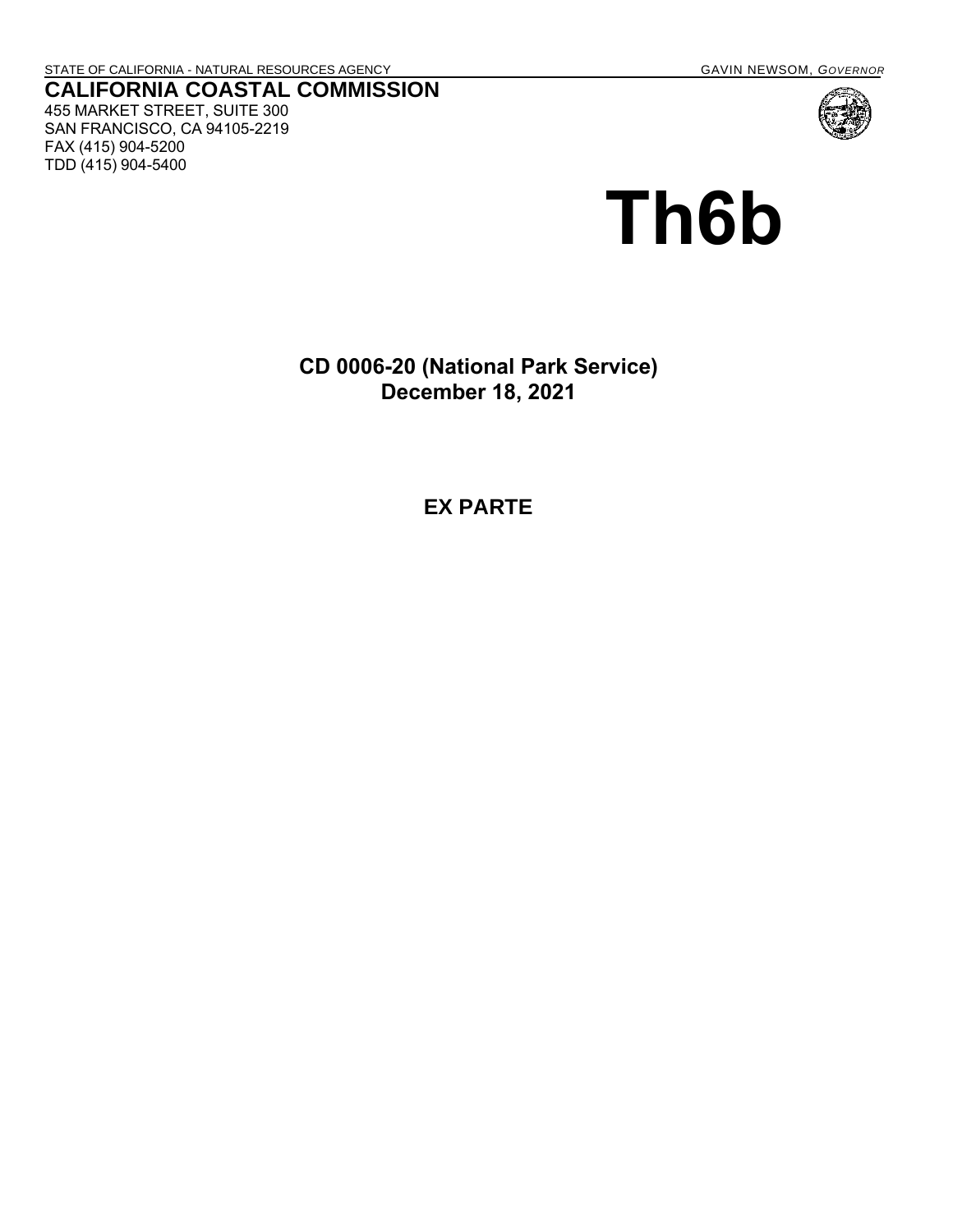Received 11/20/2020

### **Ex Parte Communication Disclosure**

Filed by: Commissioner Katie Rice

Re: USNPS General Management Plan Amendment EIR

Day/time: November 13, 2020 2 p.m.

Type of communication/Location: Zoom meeting

Initiator of communication: Jenny Calloway, Staff to Congressman Huffman

Identity of all persons present during communication: Katie Rice, Congressman Jared Huffman, Jenny Calloway

## **Comprehensive Description of communication content:**

Congressman Huffman touching base with me in my capacity as Marin County Supervisor and as Coastal Commissioner with regards to if/how each respective agency will be processing the USNPS General Management Plan Final EIS. I explained that the Board of Supervisors has submitted multiple comment letters on the draft EIS, with the last in fall of 2019 specific to the Draft EIS (see attached.) I explained that there is no intention at this time on part of Board of Supervisors to provide further comment on the Final EIS. With regards to the Coastal Commission review for Federal Consistency, I communicated that it was my understanding that it would be coming before the Commission in January during a special all day hearing. We discussed at a high level the primary issues being raised by the public around the plan. I shared that the commission has been receiving public comment at recent commission hearings regarding Elk range and management, water quality, ranching impacts, and ranching in the seashore in context of Marin agricultural industry/economy generally. The congressman also inquired about commission meeting process/protocol.

Date: Nev 20, 2020

Signature: Koth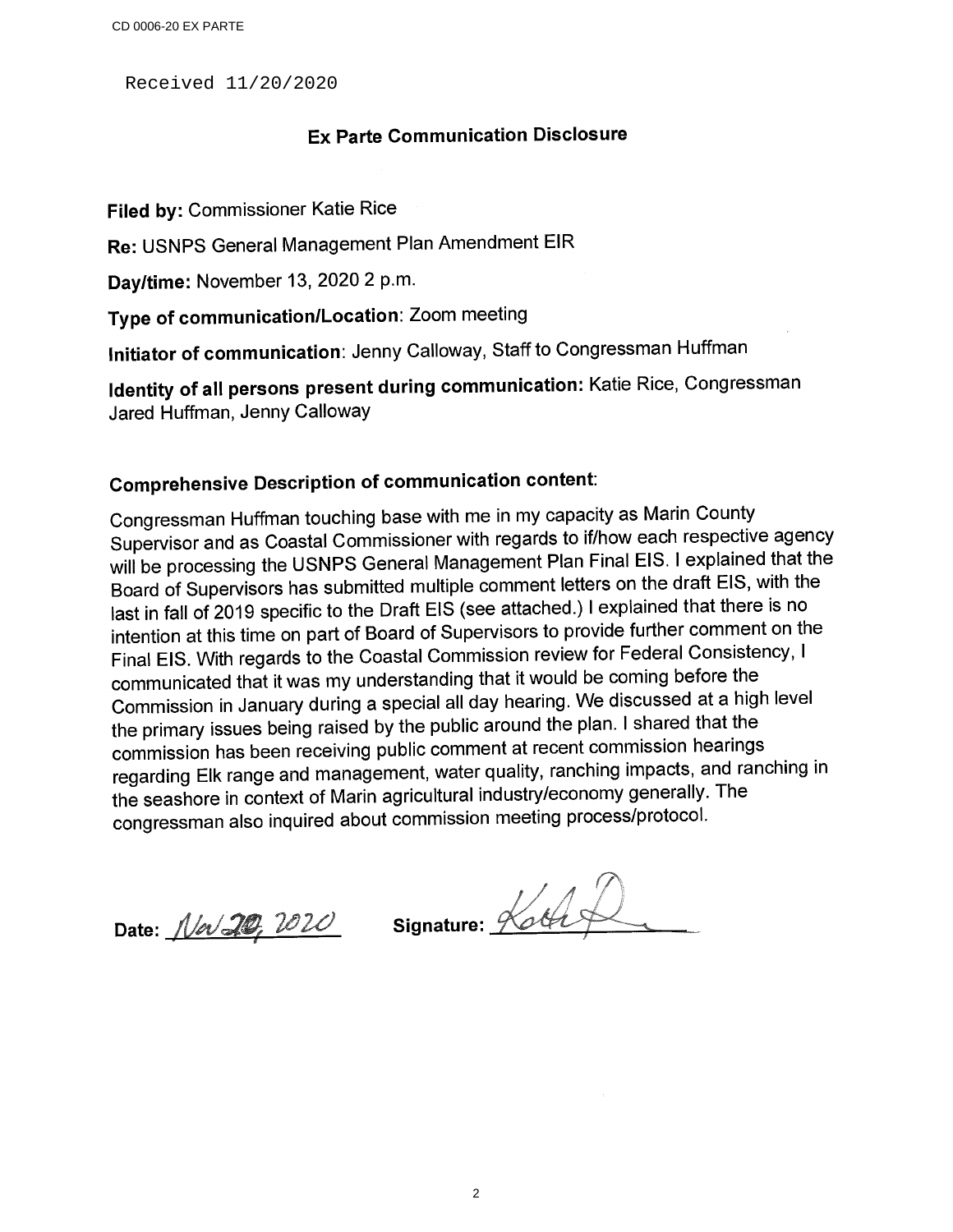

**COUNTY OF MARIN** 

PRESIDENT **Kathrin Sears** 3RD DISTRICT

VICE PRESIDENT Katie Rice 2<sup>ND</sup> DISTRICT

2ND VICE PRESIDENT Dennis Rodoni 4TH DISTRICT

Damon Connolly 1<sup>ST</sup> DISTRICT

Judy Arnold **5TH DISTRICT** 

Matthew H. Hymel COUNTY ADMINISTRATOR CLERK OF THE BOARD

Marin County Civic Center 3501 Civic Center Drive Suite 329 San Rafael, CA 94903 415 473 7331 T 415 473 3645 F 415 473 6172 TTY www.marincounty.org/bos September 17, 2019

GMP Amendment c/o Superintendent Cecily Muldoon Point Reyes National Seashore 1 Bear Valley Road Point Reyes Station, CA 94956

#### **Subject: Review Comments on the Point Reyes National Seashore General Management Plan Amendment and Draft Environmental Impact Statement**

Superintendent Muldoon,

#### **Introduction**

The release of the Draft Environmental Impact Statement (Draft EIS) for the Point Reyes National Seashore (PRNS) and North District of the Golden Gate National Recreation Area (GGNRA) General Management Plan Amendment (GMP Amendment) is a significant milestone for the evolving and successful partnership to secure an open and connected landscape throughout west Marin. Sharing again our sentiments from our scoping comments letter (attached), submitted in November 2018:

"The Marin County Board of Supervisors considers it a privilege to continue the legacy of our predecessor, Peter Behr. Through his leadership and collaboration with many instrumental partners, PRNS and GGNRA came into existence. Paralleling the steps and actions taken to make this possible are Marin County's precedent setting land use policy actions to preserve Marin's complementing private agricultural lands and strategically support their viability through diversification in agricultural production in our Countywide Plan. We have put these policies in place for the same purpose and goal that there is ranching on PRNS and GGNRA – that is, to support and embrace sustainable, viable, and environmentally friendly farming that protects West Marin's land and water endowment and the history of its agricultural community."

The County of Marin is also in complete agreement with the Joint Explanatory Statement regarding House Joint Resolution 31 (the Consolidated Appropriations Act, 2019) that stated "multi-generational ranching and dairying is important both ecologically and economically" and is "consistent with Congress's intent for the management of Point Reyes National Seashore."

In keeping with these actions and policies, and with the following specific comments on the Draft EIS considered, the County of Marin is in support of the preferred alternative identified in the Draft EIS – Alternative B. This alternative, by providing long-term leases to all currently active farm families on the maximum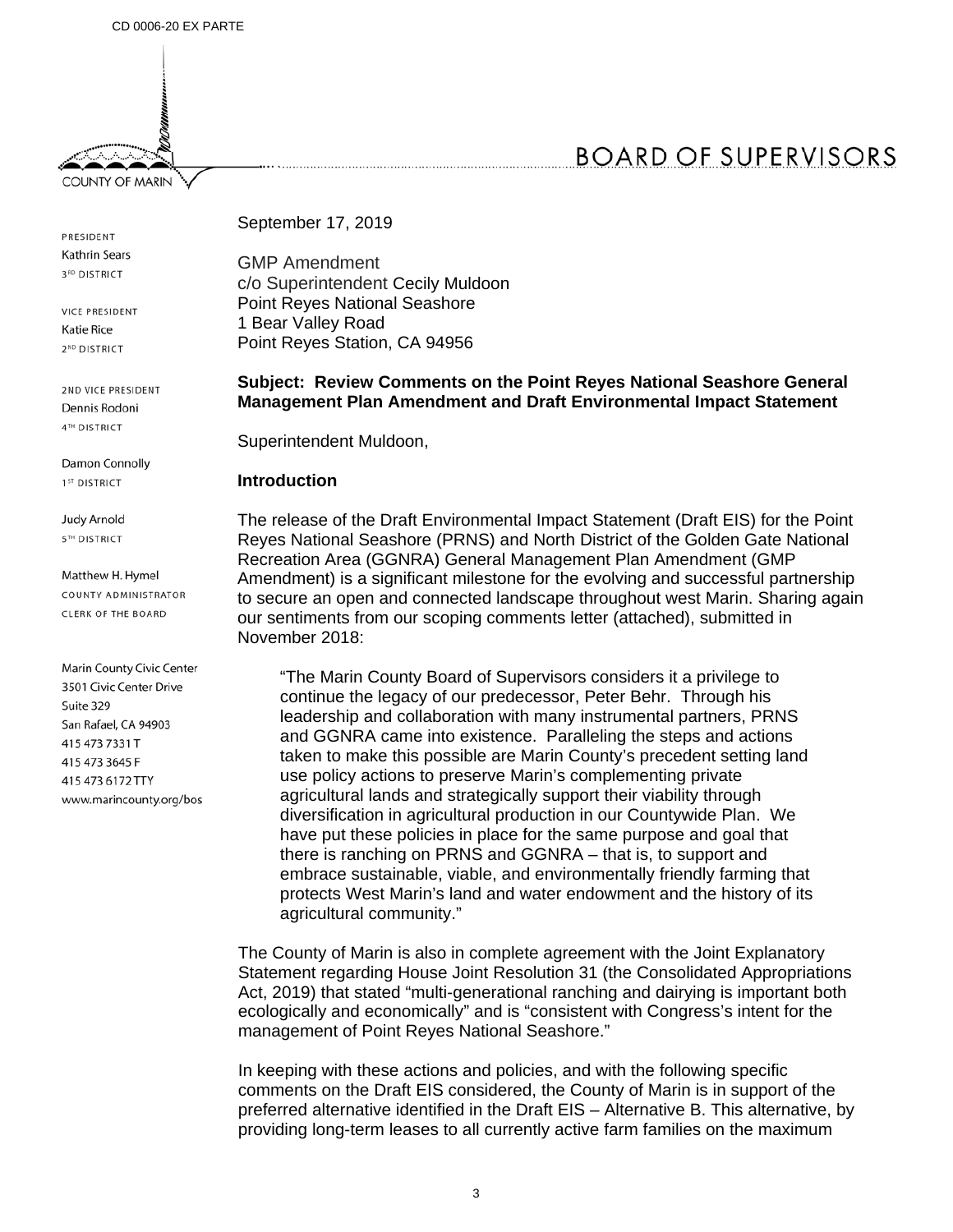PG. 2 OF 4

extent of ranch land, embraces the connection of cultural and ecological resources that exists on Marin's working agricultural landscape. Specifically, Marin County recognizes the purposeful approach and significant detail to natural resource preservation and protection proposed in Appendix D and the draft PRNS and North District GGNRA Agricultural Lease/Permit and Ranch Operating Agreement template.

With that support stated, the County of Marin offers the following specific comments for completing the GMP Amendment and EIS.

#### **Specific Comments to Draft EIS Adequacy in Analysis and Mitigation**

While supporting Alternative B, we do have comments for additional analyses and inclusion in the Final GMP Amendment and EIS. We are requesting again the consideration of our scooping comments as submitted in their entirety on November 26, 2018 by attaching that letter to this submission. Addressing these points in the Final GMP Amendment and EIS will insure adequacy in mitigation measures, achievement of the GMP Amendment goals, and implementation of the PRNS/GGNRA enabling legislation intent. Regarding a select number of these we provide the following specific comments and rationale:

- 1. Strategies for the Preservation of Area Resources and inclusion of management and/or preservation strategy for ranch viability (Table 2, pages 27-30): The working landscape and agricultural viability is missing as a cultural resource in this table and throughout the Draft EIS. Marin County has long recognized the contribution of Marin's operating farms and ranches and the importance of a critical mass of these for the viability of Marin's food system.1 Stemming from this local policy recognition, the Marin Economic Forum has recognized agriculture as a targeted industry<sup>2</sup> and is including agriculture in its ongoing business retention and expansion campaign<sup>3</sup>. The EIS must include an agricultural viability strategy in its analysis to achieve its cultural preservation goals and strategies.
- 2. Planning beyond the 20-year lease terms: In our scoping comments dated November 26, 2018 we recommended that the GMP Amendment should include a "…plan for continuation after the proposed 20-year leases through lease extensions or renewals." The GMP Amendment will be inadequate to achieve its stated strategies and the intent of the enabling legislation without this plan because it will create uncertainty for the preservation of PRNS/GGNRA's recognized working landscape as a cultural resource. By including an option for extending or continuing the leases beyond the 20-year terms, with a longer time period than the proposed 6-months prior to lease termination, NPS will avoid the need to again initiate and implement a lengthy and conflict-ridden planning process.
- 3. Viability of diversification Marin County holds that "diversification has strengthened Marin's local family farms, local economy, and local food system (Scoping comments dated November 28, 2018)." Unfortunately, the Draft EIS presented options for diversification with constraints that render them inviable. For example, 2.5 unirrigated acres for row cropping is too small and misses opportunities for crop production using irrigation that will allow for year-round

<sup>1</sup> Marin Countywide Plan and Agriculture and Food Chapter -<br>https://www.marincounty.org/-/media/files/departments/cd/he/cwp\_cd2.pdf

<sup>2</sup> Marin Economic Targeted Industry Studies, Marin Economic Forum, 2004.

3 Marin County Business Retention and Expansion Project, Marin Economic Forum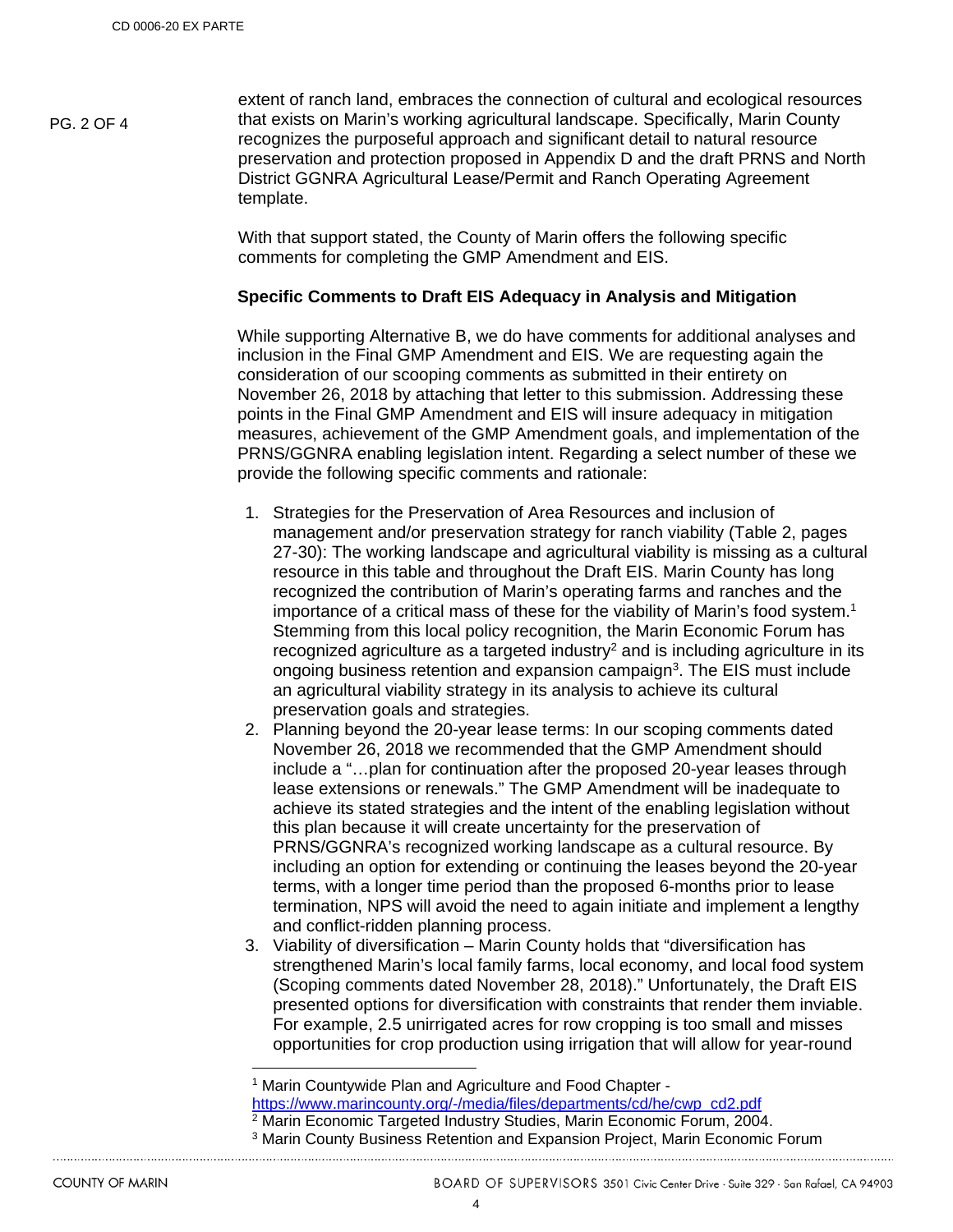PG. 3 OF 4

diversification. Similarly, the limiting of multi-species grazing to only the pasture subzones misses important and integrated natural resource management and agricultural diversification objectives in the range and resource protection subzones. Revising the EIS diversification options with analysis of their viability will advance achievement of the GMP Amendment goals and strategies.

- 4. Ranch Operating Agreement and real-time decision making: In our scoping comments of November 26, 2018 (attached) we emphasized the importance of real-time decision making for agricultural and natural resource management objectives. We are concerned that the only opportunity to make management decision changes is during the 30-day review period proposed as part of the annual Ranch Operating Agreement renewal process. The GMP Amendment and Final EIS must include a process for NPS staff and leasing agricultural operators to make needed and timely adjustments on at least a weekly and monthly basis to agricultural operations and mitigation measure implementation. This will provide the necessary adaptive management that is accepted and part of existing ranch and farm lease operations outside the Planning Area.
- 5. Greenhouse Gas Emission Reductions and Carbon Offset potential: Through our updated Climate Action Plan<sup>4</sup> (CAP), we have set a path for partnering with west Marin agricultural operators in the reduction of greenhouse gas emissions and the realization of offsets through carbon sequestration. This effort, and that of Drawdown Marin to do comprehensive action planning for the built and unbuilt environment that realizes significant and real change to Marin's carbon footprint, were recommended to the NPS in our scoping comments. The adequacy of the GMP Amendment and EIS will be improved by reconciling its GHG emissions inventory with that in Marin CAP and integrating with the opportunities for carbon offsets laid out in the Marin CAP and Drawdown Marin planning efforts, including carbon farm plans.
- 6. Ranch Zone and Subzoning Framework: Marin County is in general support of the proposed Ranch Zone and Subzoning Framework proposed in the Draft EIS. However, in keeping with our scoping comments, the County of Marin also holds that the final GMP Amendment and EIS will be inadequate until clarity for how the subzones will be determined, in concert with the leasing rancher, and the flexibility necessary for addressing resource management objectives across subzones are included. Where subzones are delineated and how to manage within each subzone will benefit from the long-term intimate knowledge of the landscape that each rancher has. Similarly, some agricultural and natural resource objectives will cross subzone boundaries and, unless considered in the final GMP Amendment and EIS, NPS staff and leasing ranchers will not be able to address them effectively.
- 7. Elk management plan and impacts to agriculture: The County of Marin supports the science-based wildlife management approach proposed within the Draft EIS. The Draft EIS is, however, missing analyses and mitigation of impacts from competition between grazing livestock and elk. This includes compensation for losses of silage, improved pasture, supplemental feed and costs for fence and infrastructure repair resulting from elk consumption and damage. Additionally, the Draft EIS will present a more comprehensive management plan by including the analyses and option of elk relocation and

<sup>4</sup> Marin Climate Action Plan Update 2015 -

https://www.marincounty.org/~/media/files/departments/cd/planning/sustainability/climateand-adaptation/execsummarymarincapupdate\_final\_20150731.pdf